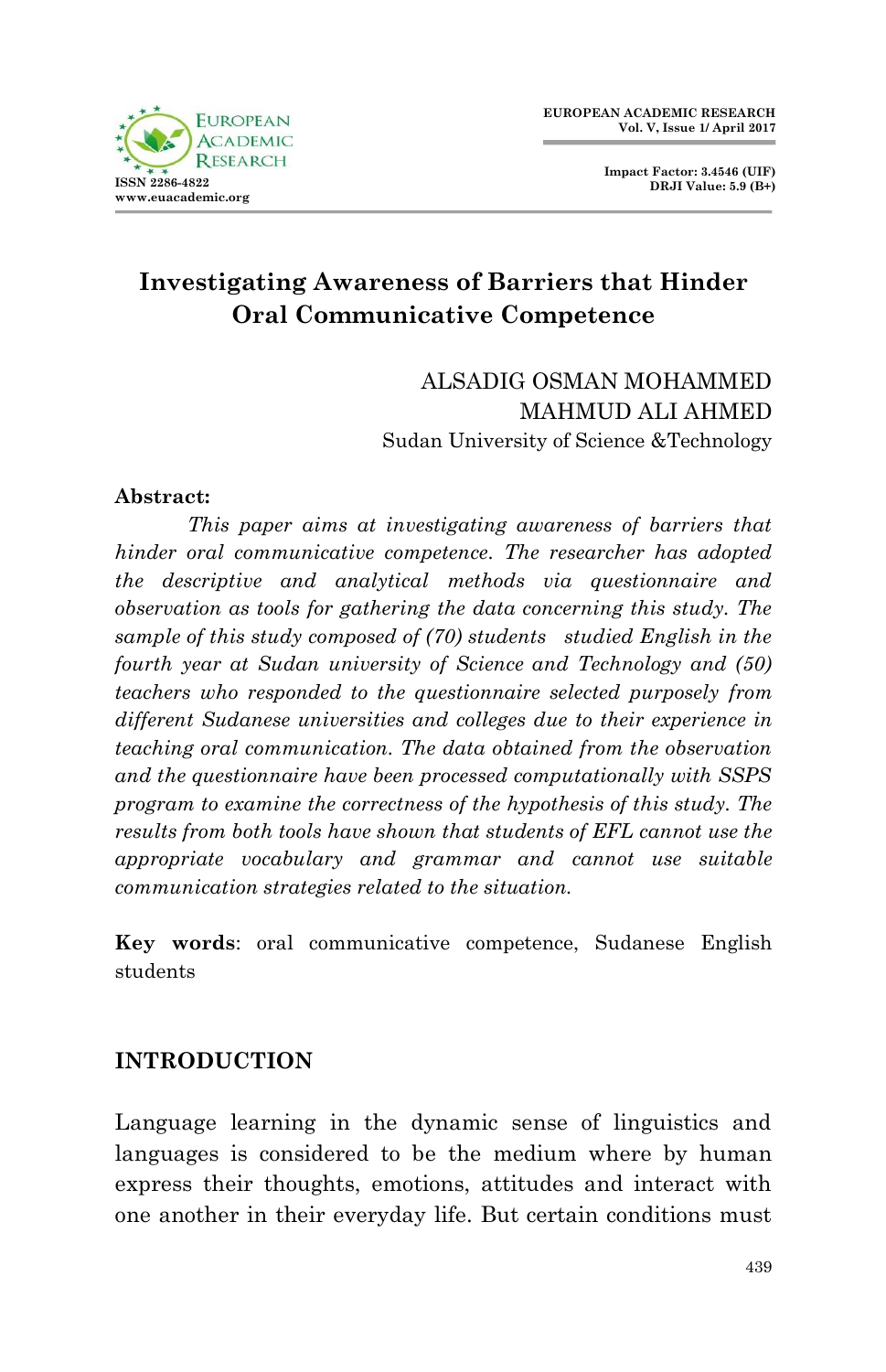be achieved in order for such a dynamic be fulfilled and linguistically accepted to guarantee the reasonable practices of the speech community in which the language used; represents the spine that systematizes the social, intellectual, cognitive an political orientation of that community. Although there is great interest in the notion of communicative competence in science and real-life application, the concept is not easy to define in a general way. The reasons lie in the complexity of communication, the wide variety of related cognitive and social abilities, and also the huge situational variability. What we need in the field of communication, similar to the field of intelligence, is the specification of domain specific abilities. A recent handbook devoted to communication and social interaction skills.

## **Aims and Scope of the Study**

This study aims to investigate awareness of barriers that hinder oral communicative competence. The scope is limited to students of fourth year at Sudan University of Science and Technology 2015-2016 whose number is composed of (70) students.

## **LITERATURE REVIEW**

#### **The Concept of communicative Competence**

In the late fifties, there was a revolution in linguistics in America and Europe. Noam Chomsky (1957) was busy sweeping the heritage of the Bloomfield school of linguistics which was interested in the analysis of linguistics structures (Foster-Chohen: 2001:2319). The goal of that "structural linguistics" was simply to develop a system of identifying ang classifying the structures occurring in a given language, little or no consideration was given to how the structures might be used (Johnson:1982:10).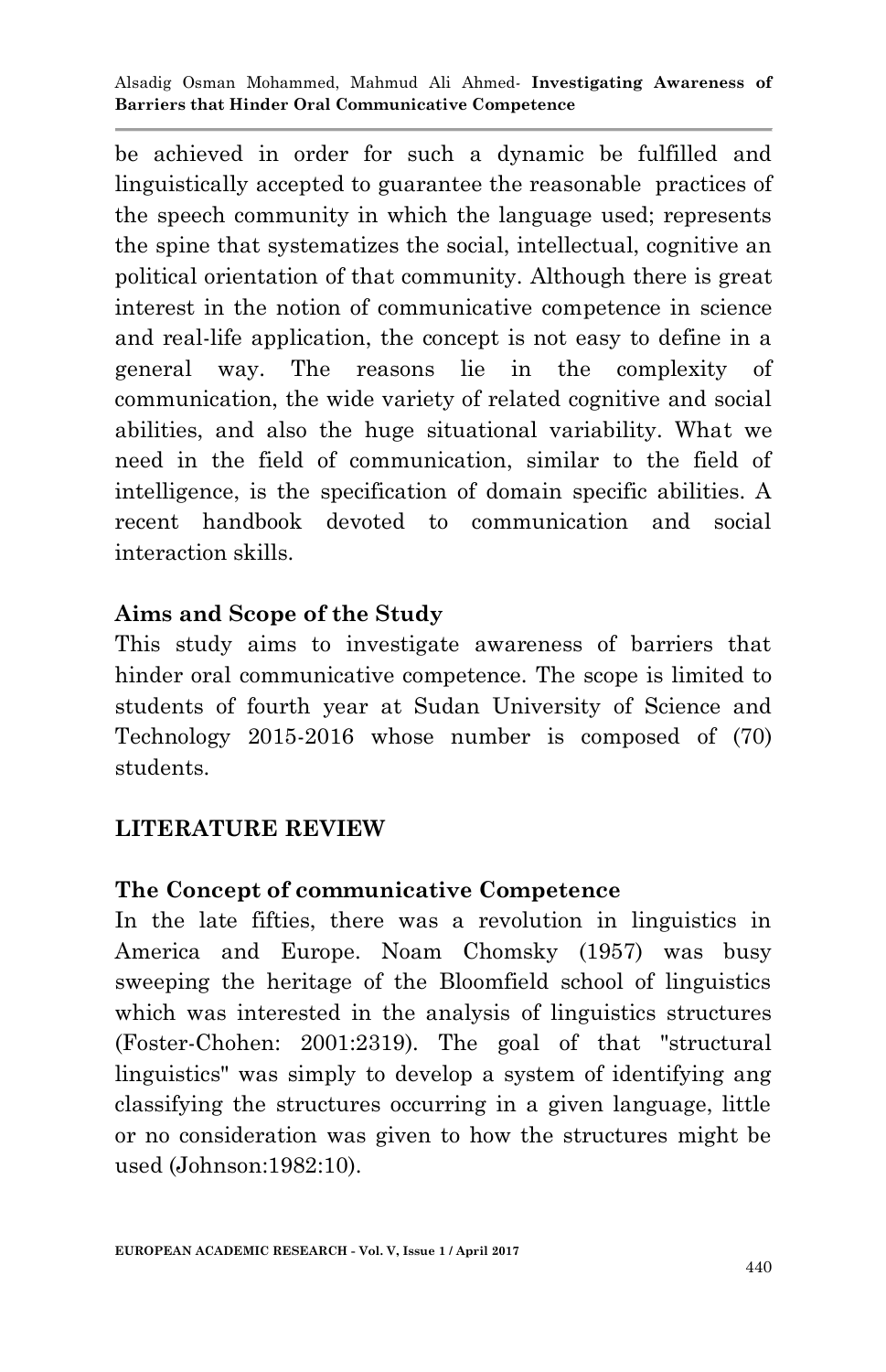Chomsky demon says that the current standard structural theories of language were not acceptable of accounting for the fundamental characteristics of language (Richard: 1986:65). He hypothesized that learning one' language is a natural human capacity that results in a system of linguistics knowledge when combined with experience of a particular language. Besides, Chomsky introduced the notion of "competence" and "performance" He referred to competence as the knowledge that the speaker has of his language and the performance is the actual utterances coming out of the mouth of the speaker. Chomsky's conterbuations led to the emergence of linguistics competence theory in which he clarifies (Chomsky:1965:3):

> "Linguistics theory concerned primarily with an ideal speakerlistener in a completely homogeneous speech community, who knows its language perfectly and is unaffected by such grammatically irrelevant conditions as memory limitation, distractions, shifts of attention and interest, and error(random or characteristics) in applying his knowledge of the language in actual performance"

Communicating effectively in a language requires the speaker's good understanding of linguistics, sociolinguistics and sociocultural aspects of that language. This understanding will enable him to use the right language in the right context for the right purpose and then he can be referred to as communicatively competent. However, the realization of this level of knowledge and understanding is always a challenge for foreign language learners. They often struggle through their journey towards the achievement of this goal and are often met with many obstacles. Therefore, many arguments have been raised against designing language courses and programmes for foreign language contexts to achieve this goal.

Hymes, (1972) asserts that The term "communicative competence" as a sociolinguistic concept in reaction to the concept of "linguistic competence" which was proposed by Chomsky in 1965. Chomsky"s concept was "concerned with the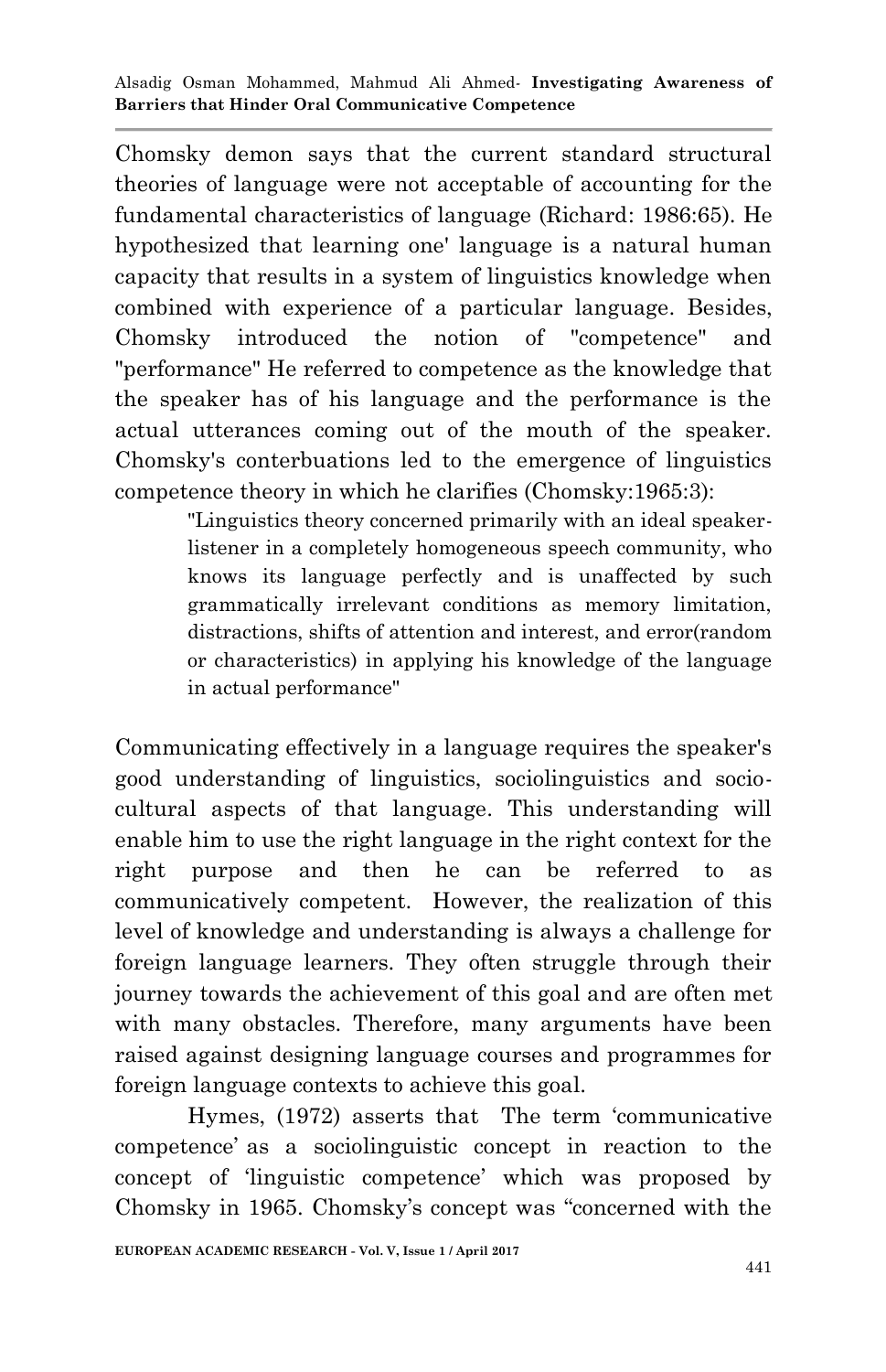tacit knowledge of language structure" but "omits almost everything of socio-cultural, significance"

## **The Development of Communicative Competence's Term**

Hymes,  $(1972)$  confirms that 'communicative competence' refers to the level of language learning that enables language users to convey their messages to others and to understand others" messages within specific contexts. It also implies the language learners" ability to relate what is learnt in the classroom to the outside world. From this perspective described the competent language user as the one who knows when, where and how to use language appropriately rather than merely knowing how to produce accurate grammatical structures.

Hymes' ideas about the 'communicative competence' were later developed by Canale and Swain in 1980 who introduced a theoretical model of "communicative competence'. Their concept of 'communicative competence' refers to "the relationship and interaction between grammatical competence, or knowledge of the rules of grammar, and sociolinguistic competence, or knowledge of rules of language use.

Canale and Swain (1980) point that the model of "communicative competence" consists of three domains of knowledge and skills.

They are 'grammatical competence', 'sociolinguistic competence" and "strategic competence". Grammatical competence refers to accurate knowledge of sentence formation and vocabulary. Sociolinguistic competence refers to the language user's ability to produce and understand language in different social contexts. Strategic competence refers to the ability of using language to achieve communicative goals and enhance the effectiveness of communication. The complexity of the notion of "communicative competence" Increased by the development of the term*' Communicative Language Ability'* by Bachman in 1990. This term refers to both "knowledge, or competence, and the capacity for implementing or executing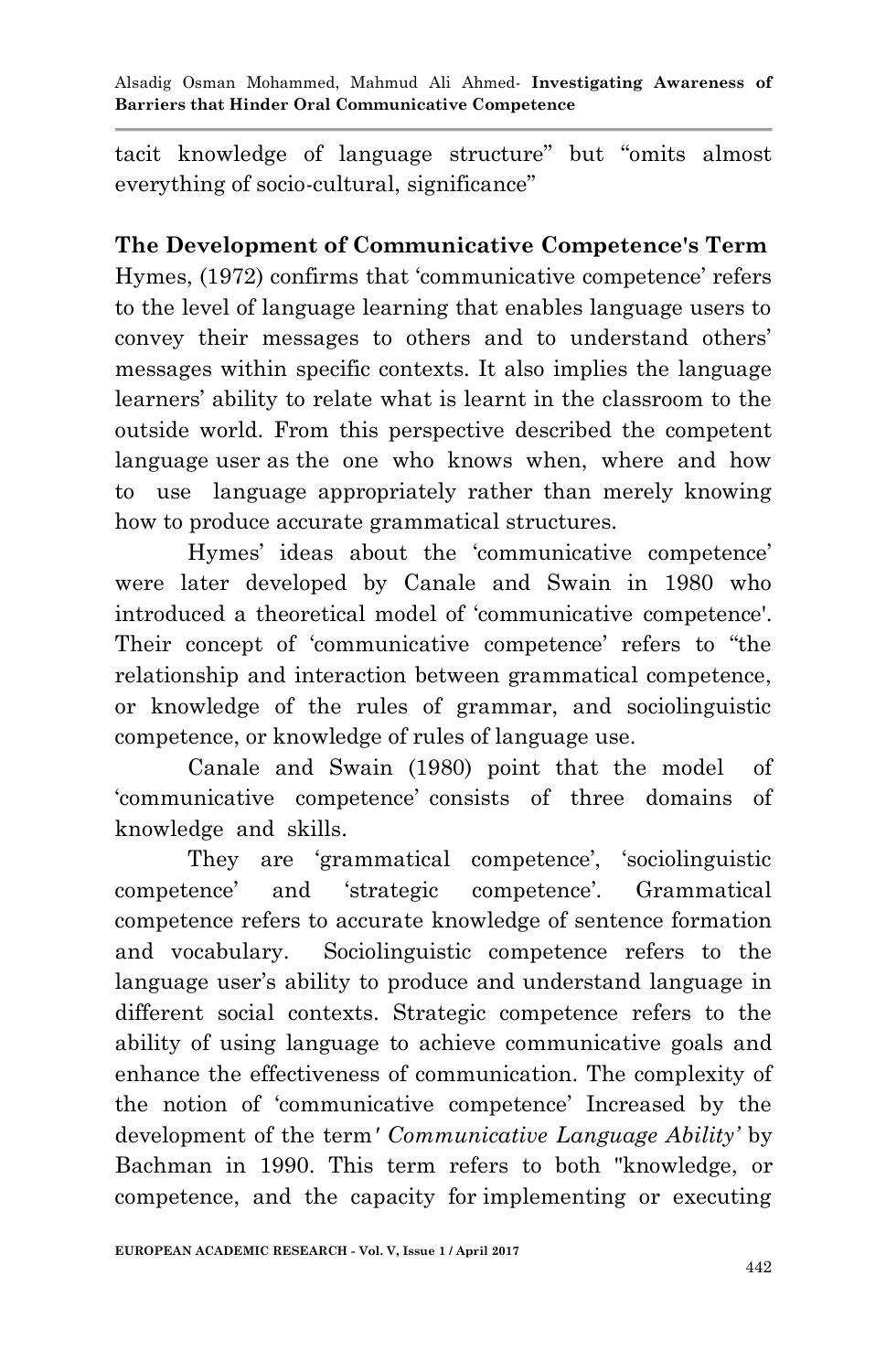that competence in appropriate contextualized communicative language use"

Bachman (1990) suggests that a framework for *Communicative Language Ability'* consists of three components including 'language competence', 'strategic competence" and "psychological mechanisms" He classified 'language competence' into 'organizational competence' and pragmatic competence'.

The former includes 'grammatical competence' and "textual competence".

The last two types of competencies " compromises those abilities involved in controlling the formal structure of language for producing or recognizing grammatically correct sentences, comprehending their propositional content, and ordering them to form texts"

He added that the "pragmatic competence" was divided by Bachman into "illocutionary competence" and "sociolinguistic competence'. He explained that 'illocutionary competence' can be used for expressing the language to be taken "with certain illocutionary force" and for interpreting these language "illocutionary forces". He defined the "sociolinguistic competence" as the "sensitivity to, or control of, the conventions of language use that are determined by the features of the specific language use context.

In other words, it enables us to use the language appropriately to achieve certain functions in certain contexts. A distinctive feature of this framework is the inclusion of the neurological and psychological factors in language use through the introduction of the component of psychological mechanisms which refers to "neurological and psychological processes involved in the actual execution of language as a physical phenomenon.

It is confirmed that language teachers are able to make easy the realization of the altitude of' communicative competence". These viewpoint consist of: giving more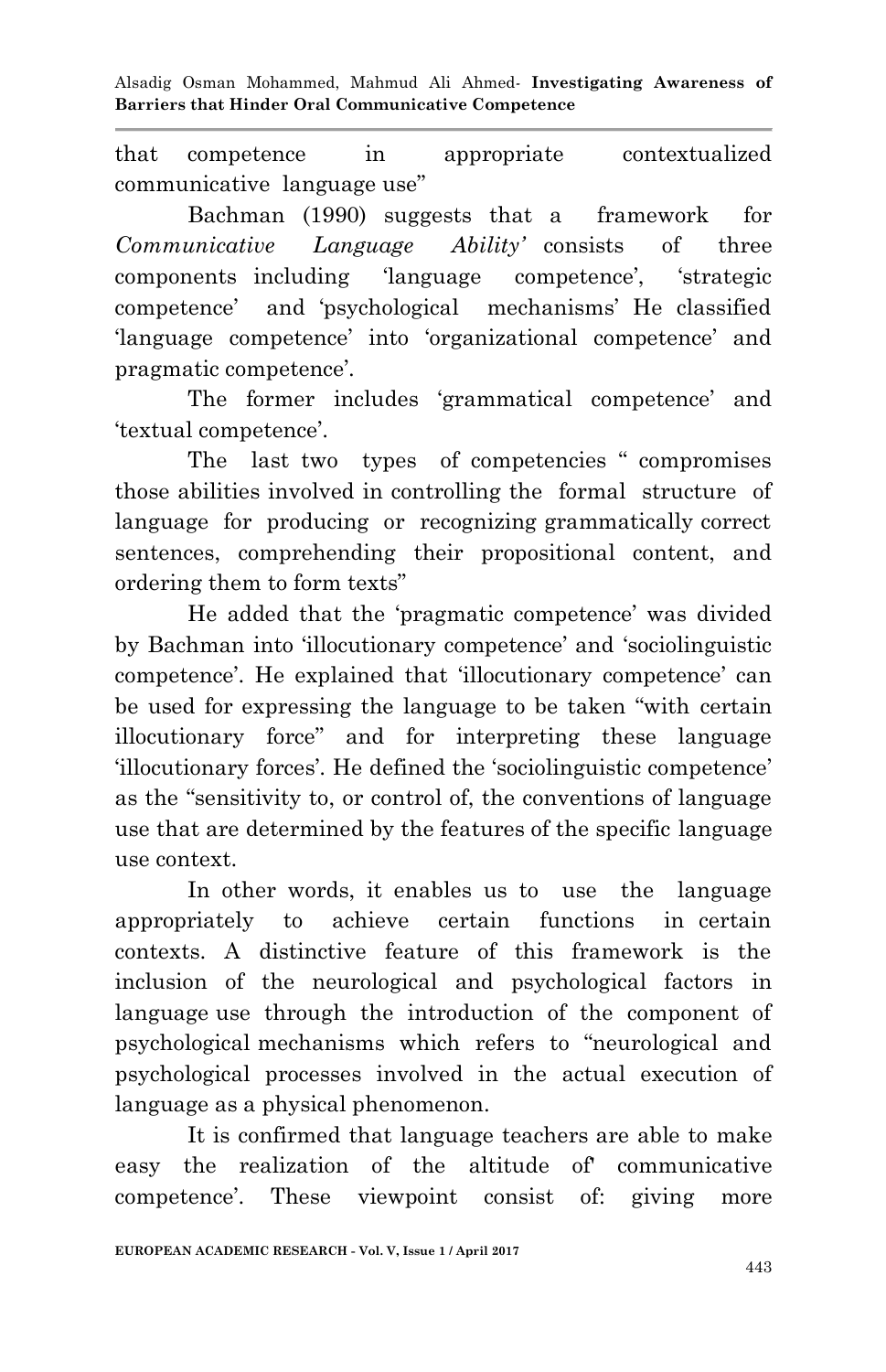consideration to speaking and listening skills than reading and writing, practicing more in communicating new information rather than "already known" information, enhancing students' involvement to overcome passive learning and focusing on practicing the language in meaningful situations rather than on producing well-formed sentences or in individual words However, it should be mentioned that in search of the objective of developing students" "communicative competence" should not lead to focus more on speaking and listening than reading and writing skills. The good command of any language requires reaching sufficient understanding of all the language skills.

It is claimed that the importance of working in the field of language we want to master and pointed out the little research conducted on this aspect of communicative competence. Based on the findings of the research which was conducted in West Africa, it concluded that language communicative competence "is dependent on more than the knowledge of and ability to use a given field language in ways that are grammatical and sociocultural appropriate.

This argument may put the goal of developing language learners" communicative competence in terms of native speakers through formal education which does not involve language experience into question.

## **Challenges for Communicative Competence**

Despite the popularity of the term "communicative competence" many teachers often find it a far reaching goal for foreign language (FL) contexts. Sanoetal (1984) shows that many arguments have been raised against designing language programmes for FL contexts to achieve this level of competence. this is due to the challenges that have been encountered by both EFL teachers and students in these contexts since the introduction of this concept. The language teachers in these contexts will face difficulty in choosing what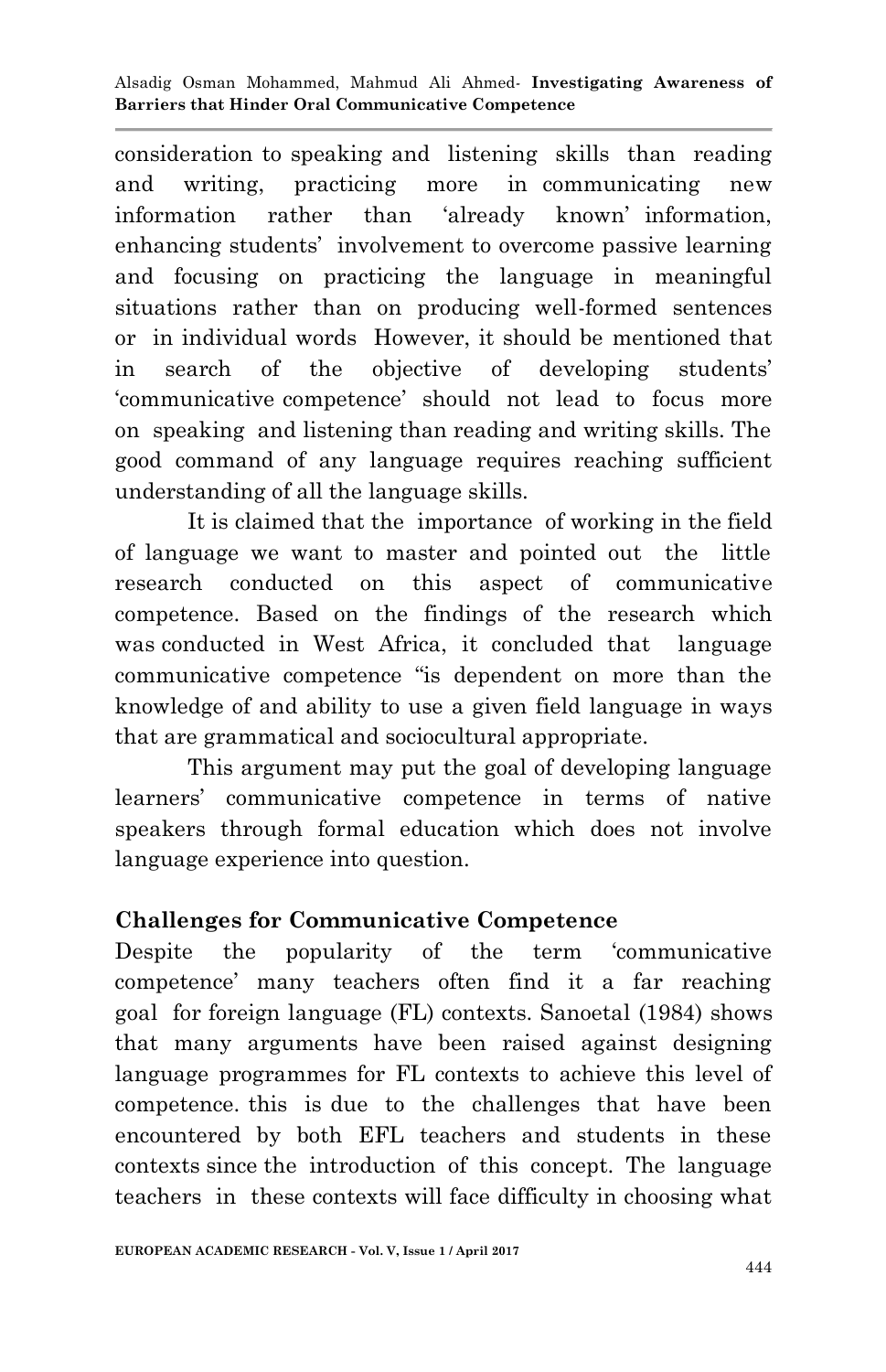skills are to be taught for students and in identifying the effective methods for developing students" communicative competence. Huda (1999) states that another difficulty may result from teachers" misunderstanding of the concept of "communicative competence". However , Nazari (2007) reports that three Iranian EFL teachers had distinct views about this concept and were not able to distinguish between its "broader" and "narrower" meaning. Butler (2005) points out the lack of clear definition about 'what constitutes "communicative competence" for FL and about what teaching for achieving this aim constitute. He argued that implementing communicative activities in classrooms would not necessarily lead to enhance students" learning .another significant challenge which may encounter EFL teachers in teaching language programmes aiming at developing students" communicative competence is the high proficiency level required for the effective teaching of these programmes. In line with this argument, EFL teachers" low proficiency level is always reported as an impediment for implementing communication methods for language teaching and learning. Another relevant issue could be related to the difficulty of measuring language learners 'communicative competence or communicative language ability as there are many factors more than the language ability we intend to measure can affect the language user"s performance. Bachman (1990) states that The difficulties and challenges led Alptekin to criticize the validity of the conventional model of "communicative competence" in terms of native speaker norms for non-native contexts. He suggested redefining the concept of 'communicative competence' in terms of its use in FL settings into "intercultural communicative competence. This argument was later advocated by Sowden. It seems that complexities of the skills and the high proficiency level required for achieving communicative competence make it unrealistic objective for non-native speakers. These arguments suggest that course designers for EFL contexts have to be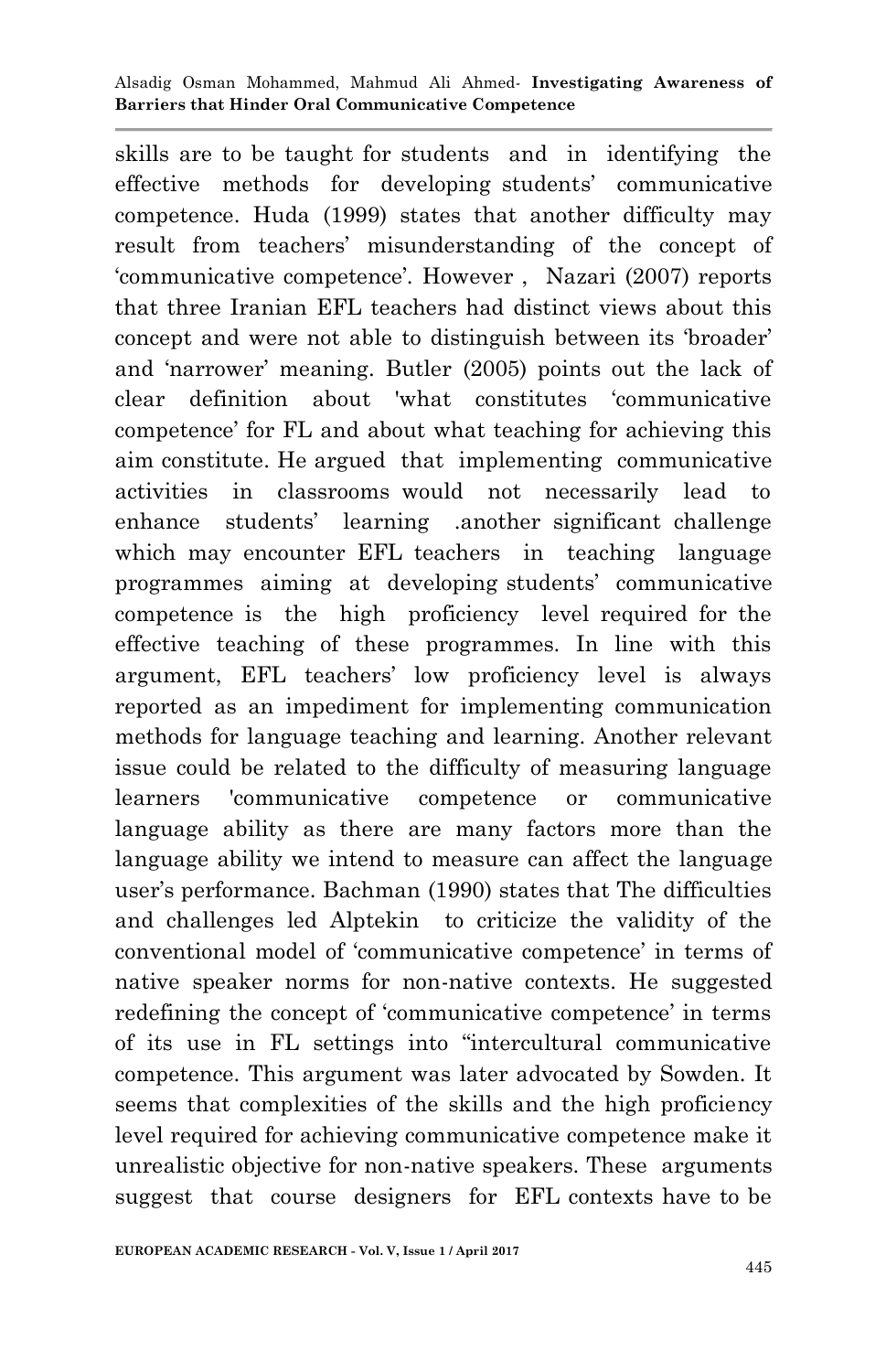realistic in their expectations and aims when they design language courses and or plan learning programmes. The formulation of the aims of these courses in terms of Alptekin"s (2002) concept of "intercultural communicative competence" can be a successful model. Through setting attainable goals and selecting appropriate methodologies we can enhance the likelihood of the success of language learning programs in FL contexts. It is believed that Reflecting on this influence, the development of the communicative competence for foreign contexts in terms of the native speaker"s level seems to be a farreaching goal. This could be due to the low language proficiency level of students and teachers' in these contexts which is often reported as a main challenge. surroundings the objectives of language knowledge in these contexts should be guided by the realities and condition of these contexts. The difficulty of the tasks which the FL learner needs to perform in learning the language through communication should be considered.

Klein (1986) explains that the language learner "must learn the language by which he intends to communicate" and "must communicate by means of the language he intends to learn", however, integrating communication and learnercenteredness as two complementary aspects of FL instructional strategies may lead to improving students' communication skills. The active participation of FL students in carrying out communication activities such as pair and group work, roleplays, games and problem-solving independently can develop their communication skills in order to be able to apply what they learn in classrooms in the outside world.

## **MATERIALS AND METHODS**

This study was conducted at Sudan University of Science and Technology with students in the fourth year from faculty of Education in the department of English language. A purposive sample was used for this study which includes (70) students ,as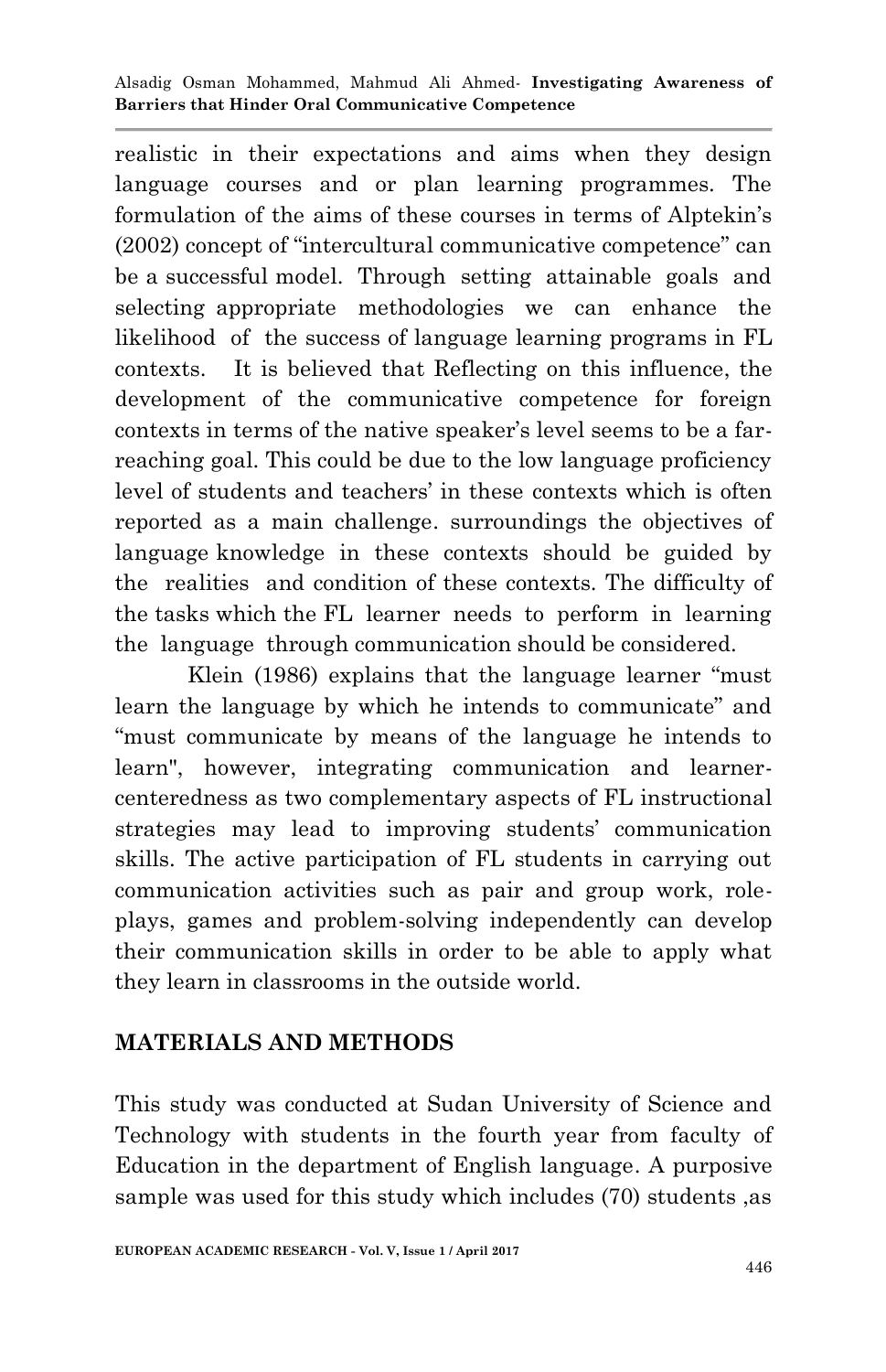well as (50) university teachers selected purposely from different Sudanese Universities as their experience and knowledge about teaching communication.

## **Tools of the Study**

The researcher used observation and questionnaire as tools to gather the data of this study. The observation was administered to (70) students as a purposeful sample, who were observed in communicational conventions. As questionnaire, it was delivered to (50) teachers in different Sudanese Universities. The researcher used the descriptive and analytical methods as well in carrying out this study.

## **RESULTS AND DISCUSSION**

The researcher used observation and questionnaire as tools for collecting the data related to this study. The researcher has designed an observation to measure the students' performance when they are involved in oral communication. And the questionnaire was designed to obtained teachers' views and attitudes towards the barriers that hinder oral communicative competence.

## **The Analysis of the Observation in Relation to the Hypothesis**

**H1: The BA students of EFL cannot use suitable communication strategies related to the situation. Item (1): She/he correctly understands gestures of others.**

| Value    | Frequencies | Percent |
|----------|-------------|---------|
| Always   | 12          | 17.1%   |
| Sometime | 33          | 47.1%   |
| Never    | 25          | 35.7%   |
| Total    | 70          | 100.0%  |

**Table (1)**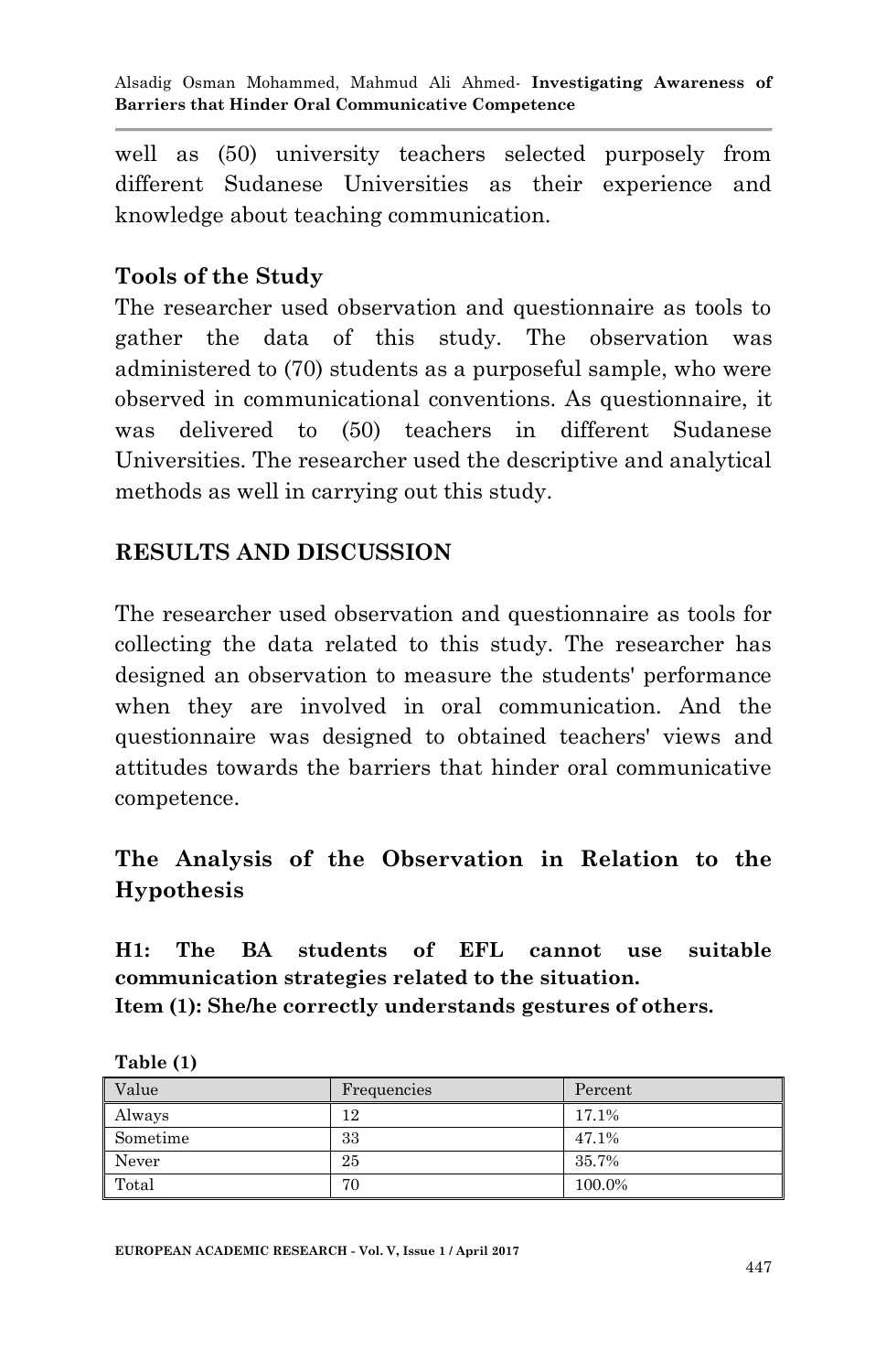The table and figure above show that (17.1%) of the students always who understand gestures in oral communication .While those who sometime do that amount to (47.1%). Those who never do that represent (35.7%).This means the majorities sometime correctly understand gestures of others while, others do not.

#### **Item (2): She/he uses informal language in formal context**

**Table (2)** 

**Table (3)** 

| Value    | Frequencies | Percent |
|----------|-------------|---------|
| Always   | 40          | 57.1%   |
| Sometime | 15          | 21.4%   |
| Never    | 15          | 21.4%   |
| Total    | 70          | 100.0%  |

The table and figure above show that (57.1%) of the students always who use informal language in formal context .While those who sometime do that amount to (21.4%). And those who never do this represent (24.1%).These results show the majorities always use informal language in formal context.

## **Item (3): She/he uses idiomatic expression in oral communication.**

| $ \cdots$ $\cdots$ |             |         |
|--------------------|-------------|---------|
| Value              | Frequencies | Percent |
| Always             | 5           | 7.1%    |
| Sometime           | 29          | 41.4%   |
| Never              | 36          | 51.4%   |
| Total              | 70          | 100.0%  |

The table and figure above show that (7.1%) of the students always who use idiomatic expressions in oral communication. While who sometimes do that amount to (41.4%). And those who never do that represent (51.4%).These result indicates the majorities never use idiomatic expression in oral communication.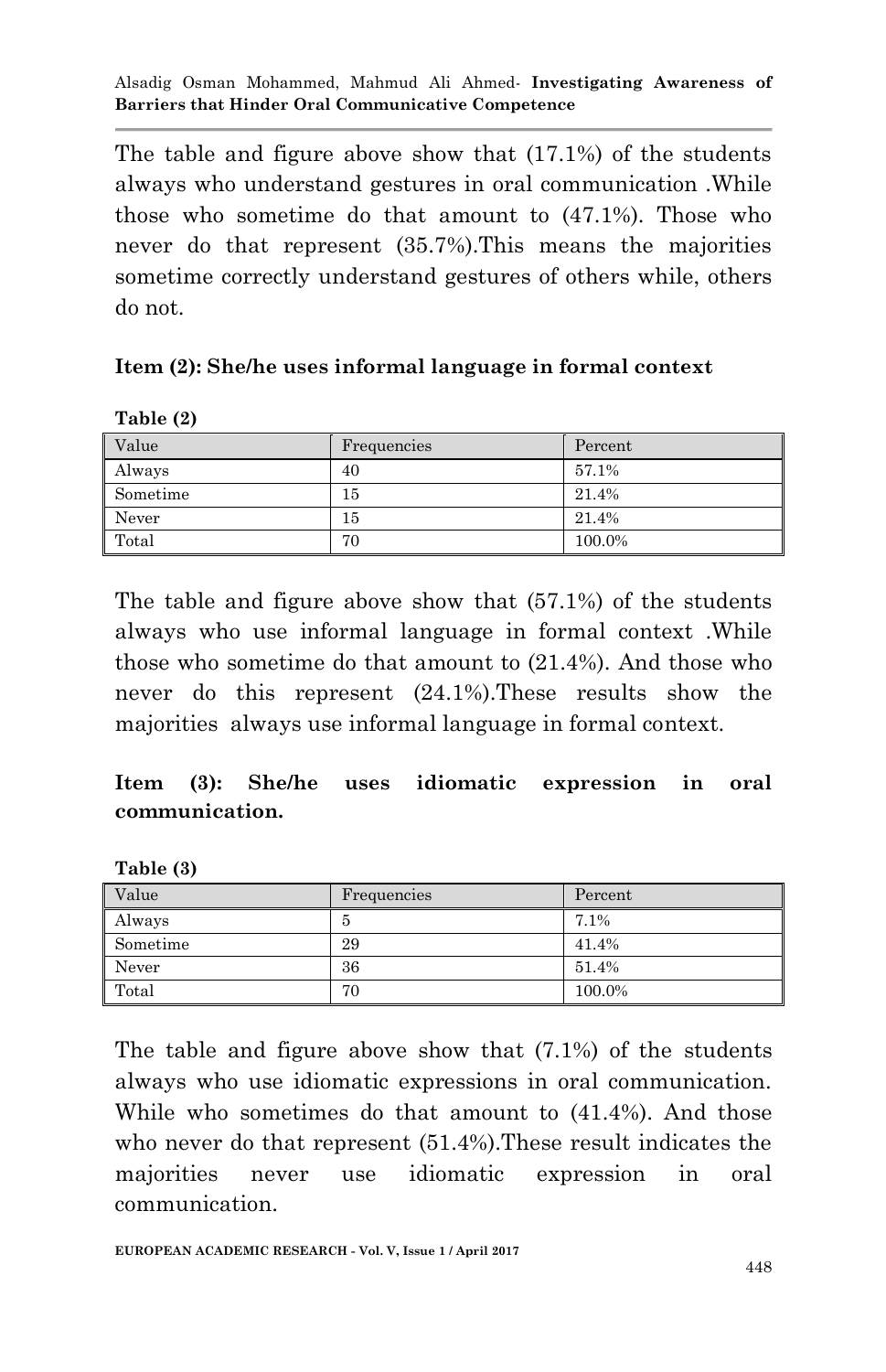### **Item (4): She/he manages to keep the flow of speed despite linguistic problem**

| l'able. |  |
|---------|--|
|---------|--|

| Value    | Frequencies | Percent |
|----------|-------------|---------|
| Always   |             | 1.4%    |
| Sometime | 50          | 71.4%   |
| Never    | 19          | 27.1%   |
| Total    | 70          | 100.0%  |

The table and figure above show that (1.4%) of the students always who manage to keep the flow of speed .While those who sometime do that amount to (71.4%).Those who never do that represent (27.1%).These results show that the majorities sometimes manage to keep the flow of speed despite linguistic problem.

## **The Analysis of the Questionnaire in relation to the hypothesis**

The first part of the questionnaire is an opening part looking for information about the teachers. In fact, the items in this division draw out information about the targeted teachers in terms of their gender, qualifications and years of teaching .They were requested to indicate their answers by ticking  $(\vee)$  one of the five options:"Strongly agree", "Agree". "Neutral", "Disagree", "Strongly disagree"

### **H2: The BA students of EFL cannot use the appropriate vocabulary and grammar.**

| Gender | Frequencies | Percent |
|--------|-------------|---------|
| Male   | 13          | 66.0%   |
| Female | 17          | 34.0%   |
| Total  | 50          | 100.0%  |

**Table 5 Gender** This table classifies the students tested in terms of gender.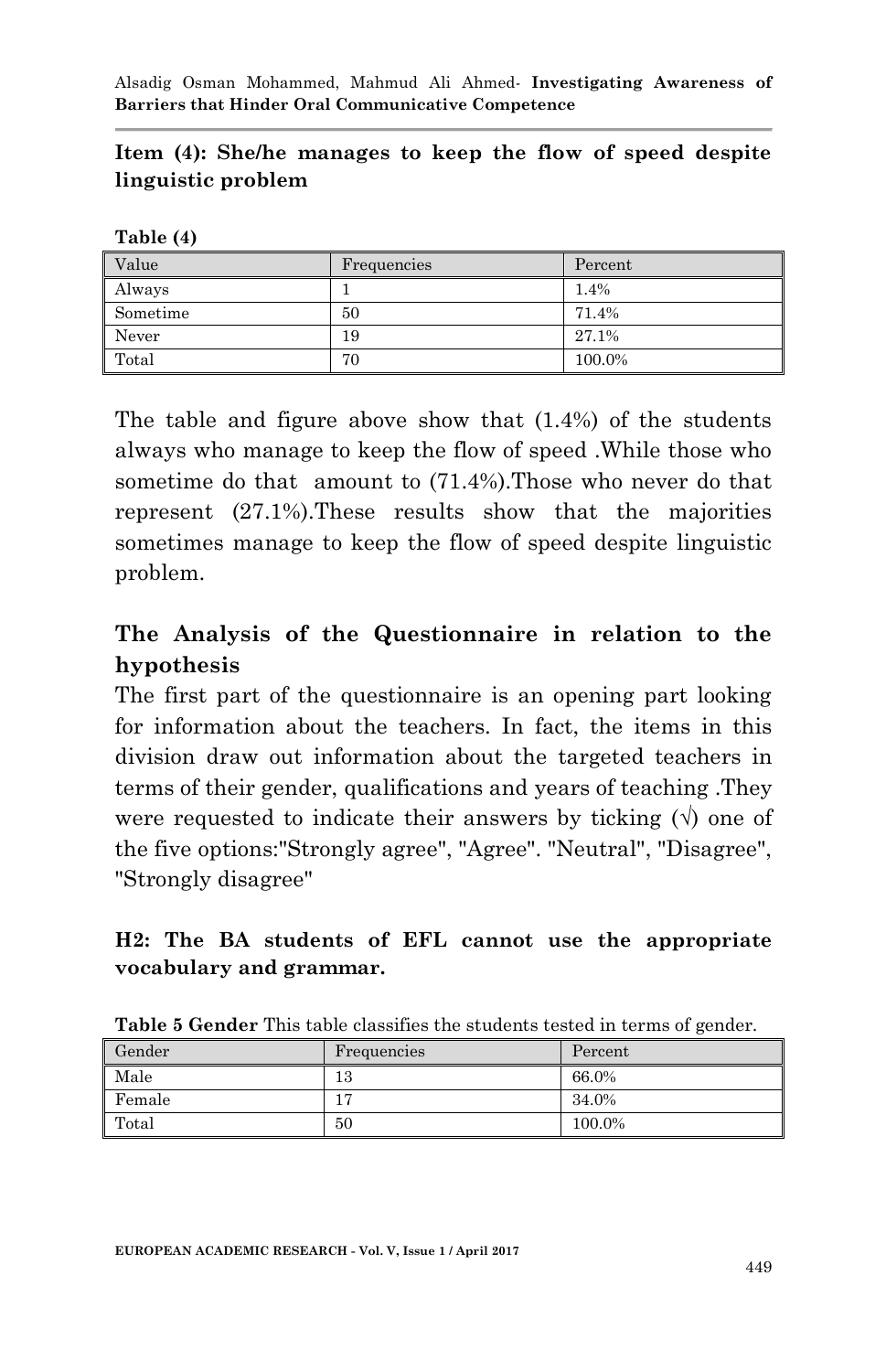The table above shows that female number which represents 71% is greater than males number that represents 29%. In this study.

\*The hypothesis of this study is tested at significance level.

**Table 6 Qualification:** The table below classifies the targeted teachers in terms of qualifications.

| Value | Frequencies | Percent |
|-------|-------------|---------|
| BA    | 18          | 36.0%   |
| MA    | 19          | 38.0%   |
| PhD   | 13          | 26.0%   |
| Total | 50          | 100.0%  |

| <b>Table (7)</b> below illustrates the targeted teachers according to their years of |
|--------------------------------------------------------------------------------------|
| experience in teaching oral communications.                                          |

| Value        | Frequencies    | Percent |
|--------------|----------------|---------|
| 1-5 years    | 33             | 66.0%   |
| $6-10$ years | $\overline{ }$ | 34.0%   |
| Total        | 50             | 100.0%  |

## **Statement (1): Students provide an alternative word when faced with a linguistic hurdle**

| ravit v           |                |         |
|-------------------|----------------|---------|
| Value             | Frequencies    | Percent |
| Strongly agree    | $\overline{2}$ | 4.0%    |
| Agree             | 18             | 36.0%   |
| Neutral           | 4              | 8.0%    |
| Disagree          | 24             | 48.0%   |
| Strongly disagree | $\overline{2}$ | 4.0%    |
| Total             | 50             | 100.0%  |

**Table 8**

The table above shows the distribution of the sample by the statement as follows: strongly agree by (%4.0) agree by (%36.0) Not sure by (%8.0) disagree by (%48.0) Strongly Disagree by  $(\%4.0)$ . And the majorities  $(52.0\%)$  of the respondents do not support the statement which claims that Students provide an alternative word when faced with a linguistic hurdle.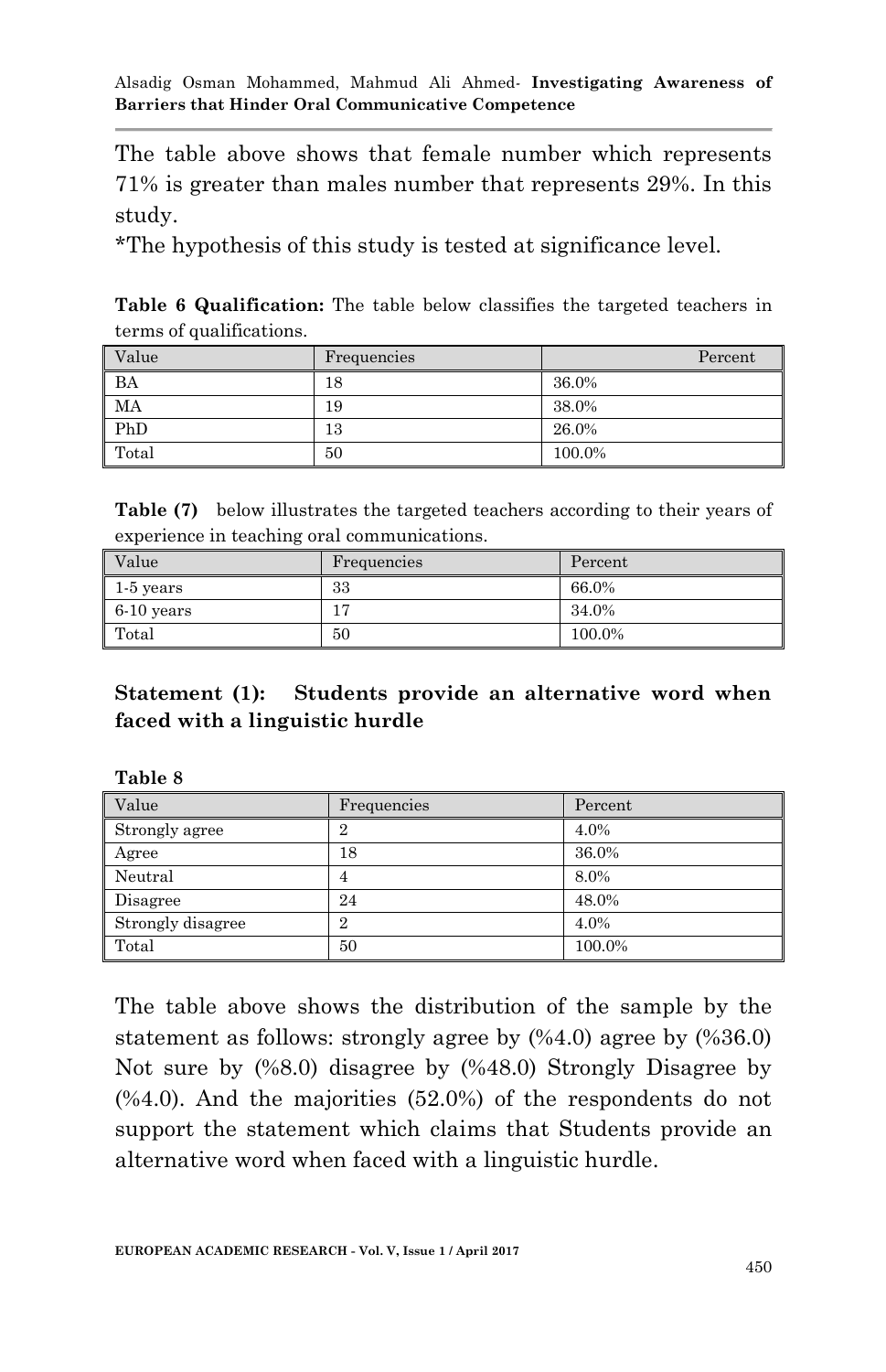#### **Statement (2): Students pronounce words correctly**

| anı |  |
|-----|--|
|-----|--|

| Value             | Frequencies    | Percent |
|-------------------|----------------|---------|
| Strongly agree    | U              | $0.0\%$ |
| Agree             | ┍              | 14.0%   |
| Neutral           | $\overline{2}$ | 4.0%    |
| Disagree          | 31             | 62.0%   |
| Strongly disagree | 10             | 20.0%   |
| Total             | 50             | 100.0%  |

The table above shows the distribution of the sample by the statement as follows: strongly agree by (%0.0) agree by (%14.0) not sure by (%4.0) disagree by (%62.0) Strongly Disagree by (%20.0). And the majority (82.0%) of the respondents do not support the statements which claims that Students pronounce words correctly.

## **Statement (3): Students give telegraphic answer while communicating**

| Value             | Frequencies | Percent |
|-------------------|-------------|---------|
| Strongly agree    | 4           | 8.0%    |
| Agree             | 15          | 30.0%   |
| Neutral           | 4           | 8.0%    |
| Disagree          | 21          | 42.0%   |
| Strongly disagree | 6           | 12.0%   |
| Total             | 50          | 100.0%  |

**Table 10**

The table above shows the distribution of the sample by the statement as follows strongly agree by (%8.0) agree by (%30.0) Not sure by (%8.0) disagree by (%42.0) Strongly Disagree by (%12.0). And the majority (38.0%) of the respondents do not support the statements which claims that Students give telegraphic answer while communicating

#### **Statement (4): They use wrong lexical choice such as red tea**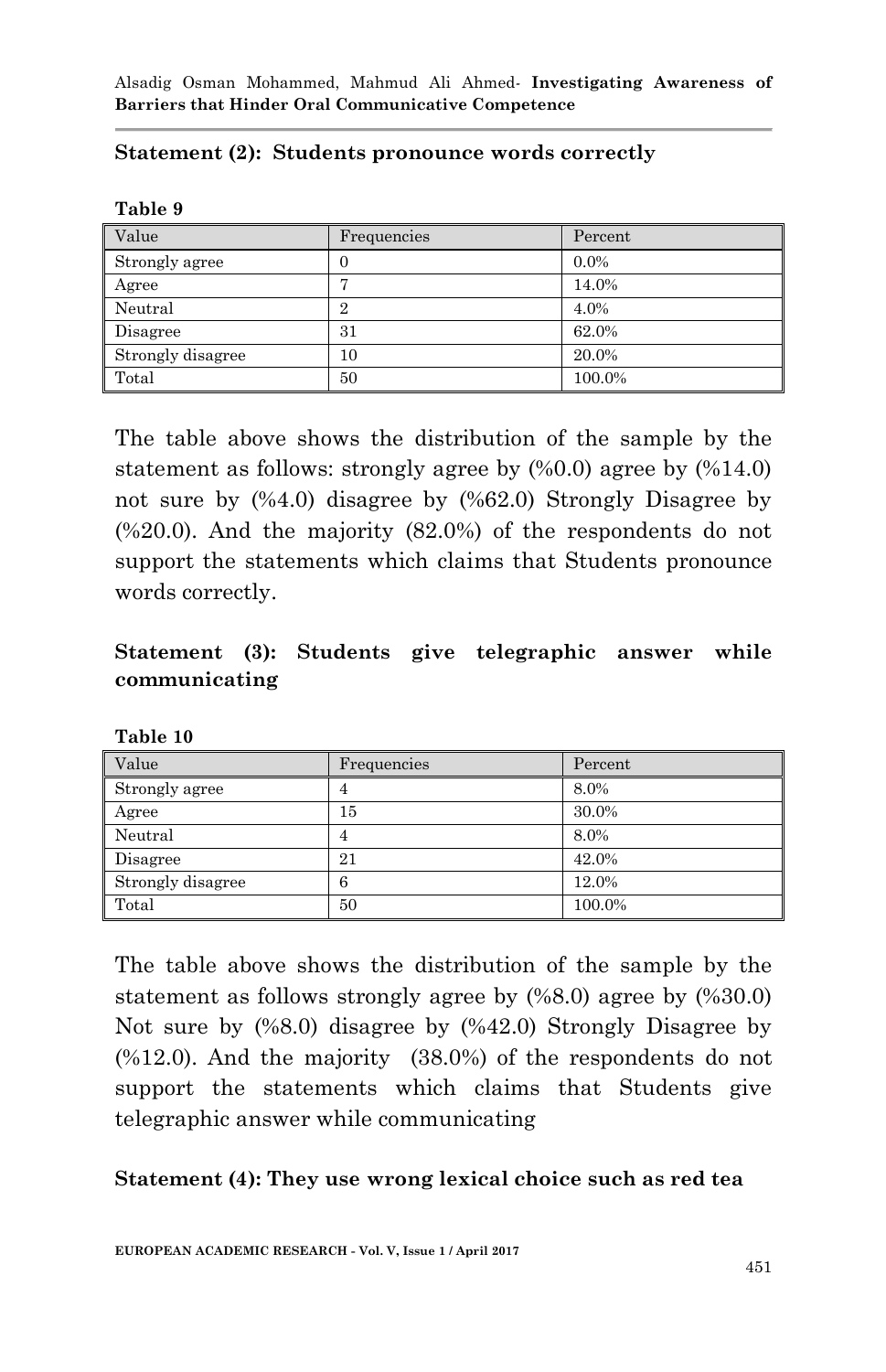| tavit 11          |             |         |
|-------------------|-------------|---------|
| Value             | Frequencies | Percent |
| Strongly agree    | 5           | 10.0%   |
| Agree             | 19          | 38.0%   |
| Neutral           | 3           | 6.0%    |
| Disagree          | 11          | 22.0%   |
| Strongly disagree | 12          | 24.0%   |
| Total             | 50          | 100.0   |

| ını<br>я<br>L |
|---------------|
|---------------|

The table above shows the distribution of the sample by the statement as follows strongly agree by (10.0%) agree by (38.0%) Not sure by (6.0%) disagree by (22.0%) Strongly Disagree by (24.0%). And some (38.0%) of the respondents do not support the statements which claims that they use wrong lexical choice such as red tea.

## **Report Discussion**

The data collected was analyzed in relation to the hypothesis of the study. The data was collected by the observation whish has been administered to students of English in fourth year at Sudan University , and questionnaire that had been administered to different teachers of English who teach in different Sudanese Universities. After analyzing and comparing the results with the main hypothesis, the results have shown that students of EFL cannot use the appropriate vocabulary and grammar and cannot use suitable communication strategies related to the situation.

#### **REFERENCES**

- 1. Johnson, K. (1982). Communicative Syllabus Design and Methodology. Oxford: Pergamon Press.
- 2. Richards, J.C. and T.S.Rodgers. (1986). Approaches and Methods Language Learning ELT Journal,37,2,pp.111- 119.